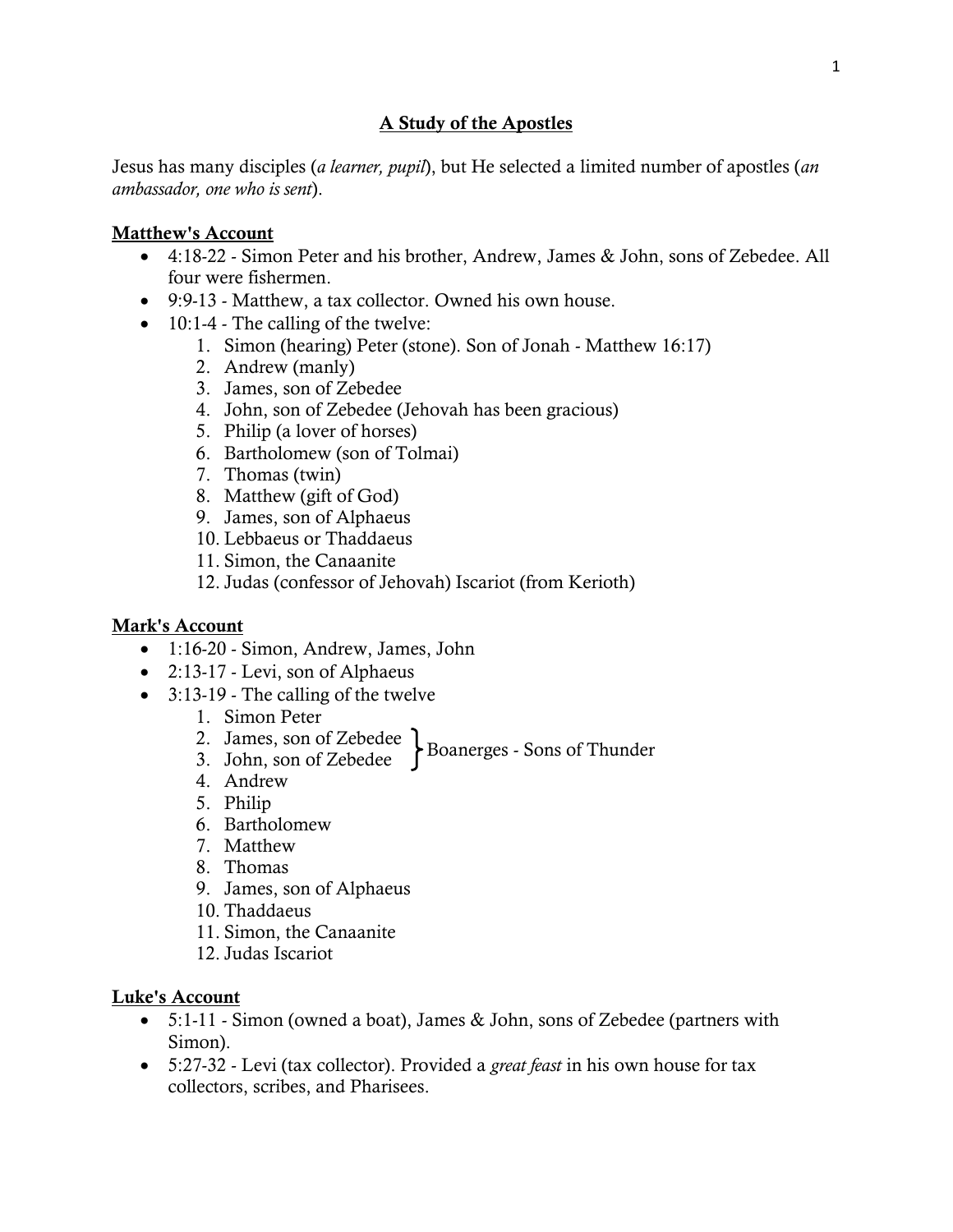- 6:12-16 The calling of the twelve. Occurs after Jesus prayed all night. Jesus called the *disciples* to Himself and from them He chose twelve.
	- 1. Simon Peter
	- 2. Andrew, Simon's brother
	- 3. James
	- 4. John
	- 5. Philip
	- 6. Bartholomew
	- 7. Matthew
	- 8. Thomas
	- 9. James, son of Alphaeus
	- 10. Simon, the Zealot
	- 11. Judas, son of James (Tahddaeus, Lebbaeus)
	- 12. Judas Iscariot
- Acts 1:12-14, 26
	- 1. Peter
	- 2. James
	- 3. John
	- 4. Andrew
	- 5. Philip
	- 6. Thomas
	- 7. Bartholomew
	- 8. Matthew
	- 9. James, son of Alphaeus
	- 10. Simon, the Zealot
	- 11. Judas, son of James
	- 12. Matthias (1:26) (gift of Jehovah)

Acts 1:21-22 reveals two requirements of being an apostle:

- 1. Be with "them" from Jesus' baptism.
- 2. Until Jesus' ascension.

# John's Account

- 1:35-42 Andrew heard John the Baptizer identify Jesus as the Lamb of God. Andrew went and got Simon Peter, brought him to Jesus and Jesus called him Cephas (Aramaic)
- 1:43-51 Philip and Nathaniel (gift of God Hebrew) (same as Bartholomew). John never mentions Bartholomew. Matt., Mk., Lk. never mention Nathaniel. He is mentioned again in Jn. 21:2 among the other apostles to whom Jesus appeared.

# Apostles abilities given by Jesus

Matthew 10:1; Mark 3:15; 16:17-20 Acts 8:14-19 2 Corinthians 12:12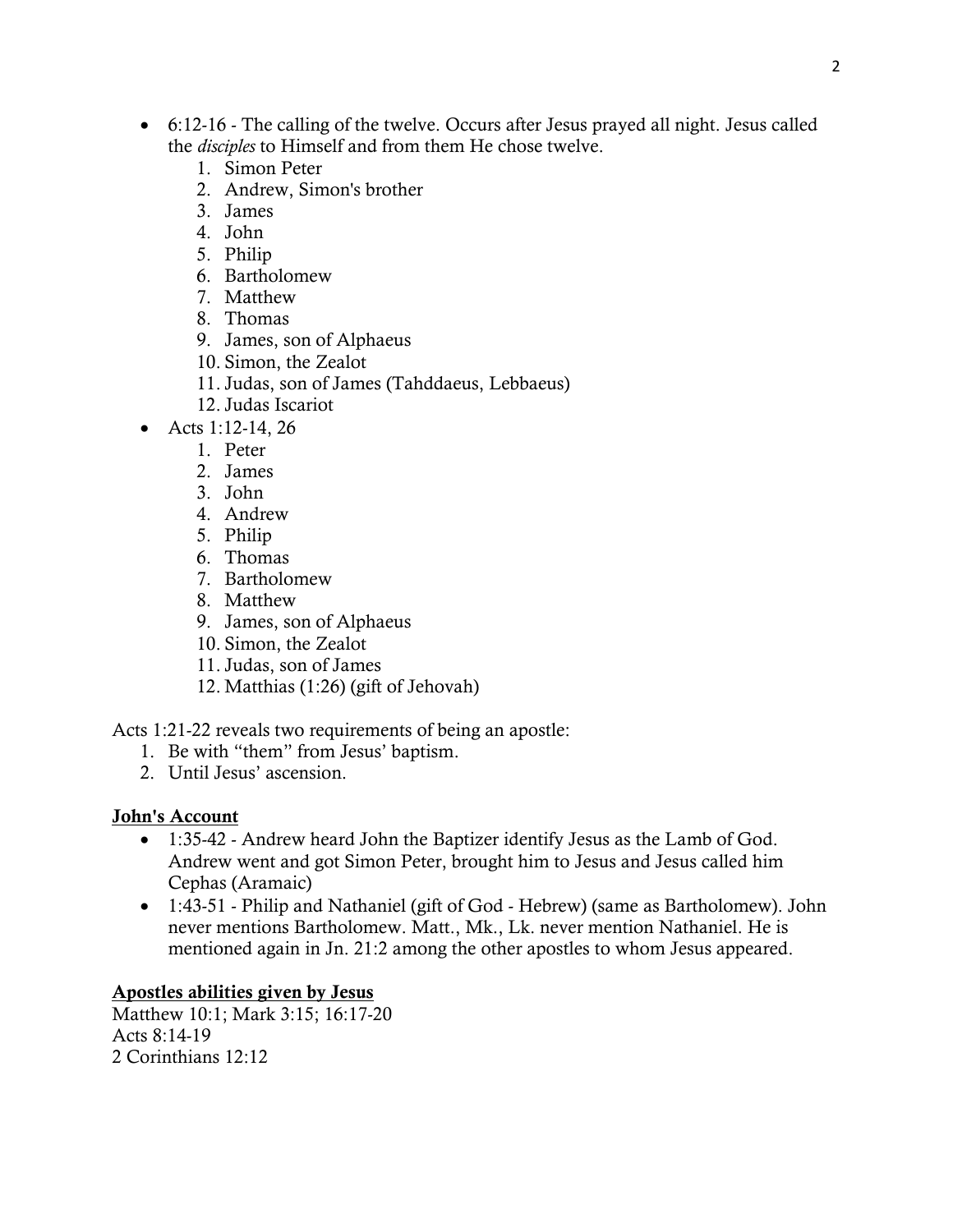- 1. Matthias (replacement for Judas Iscariot)
- Mentioned only in Acts 1:15-26 as the apostles were selecting one to take Judas' place.
- Matthias met the requirements of becoming an apostle (Acts 1:21-22).
- Fox's Book of Martyrs says that he was stoned and beheaded in Jerusalem.
- 2. Simon the Canaanite (the Zealot)
- Mentioned only 4 times in the NT: Matt. 10:4; Mk. 3:18; Lk. 6:15; Acts 1:13.
- Was he a zealous Jew who wanted to get rid of the Romans or was he a zealous Jew in following the Law of Moses? Question not answered.
- Fox's Book of Martyrs says that he was crucified in Britain.
- 3. Thaddaeus (Labbaeus, Judas)
- Mentioned only 5 times in the NT: Matt.  $10:3$ ; Mk.  $3:18$ ; Lk.  $6:16$ ; Jn.  $14:22$ ; Acts 1:13.
- Fox's Book of Martyrs says that he was crucified in Edessa.
- 4. James the son of Alphaeus (the Less)
- Matt. 10:3; Mk. 3:18; Lk. 6:15; Acts 1:13.
- Mark 15:40 and 16:1 mention James the Less and he is thought to be the same person. *Less* is from *mikrou* meaning "small in size, stature."
- Fox's Book of Martyrs says that he was beaten and stoned by the Jews and then had his skull smashed with a club.
- 5. Matthew (Levi, son of Alphaeus)
- Some suppose he was the brother of James.
- Matthew 9:9-11 a tax collector.
- Mark 2:13-16 owned a house and hosted many tax collectors and sinners.
- Luke 5:27-30 hosted a great feast with a great number of tax collectors and others present.
- Fox's Book of Martyrs says that he was killed with a halberd in Ethiopia.
- A Preview of Matthew's gospel:
- He wrote to a Jewish audience. 12 OT quotes applied to the life of Christ.
- $\bullet$  1:22; 2:15, 23; 4:14; 5:17; 8:17; 12:17; 13:14, 35; 21:4; 27:9.
- Only gospel that uses the word *church* (16:18; 18:15-17).
- 6. Andrew
- A disciple of John the Baptizer (Jn. 1:35-40) who brought Peter to Jesus.
- Was involved in the feeding of the 5,000 (Jn. 6:8-10).
- Was one of four apostles who asked Jesus privately about the destruction of Jerusalem (Mk. 13:3-4).
- Brought some Greeks to Jesus (Jn. 12:20-22).
- Fox's Book of Martyrs says that he was crucified in Edessa.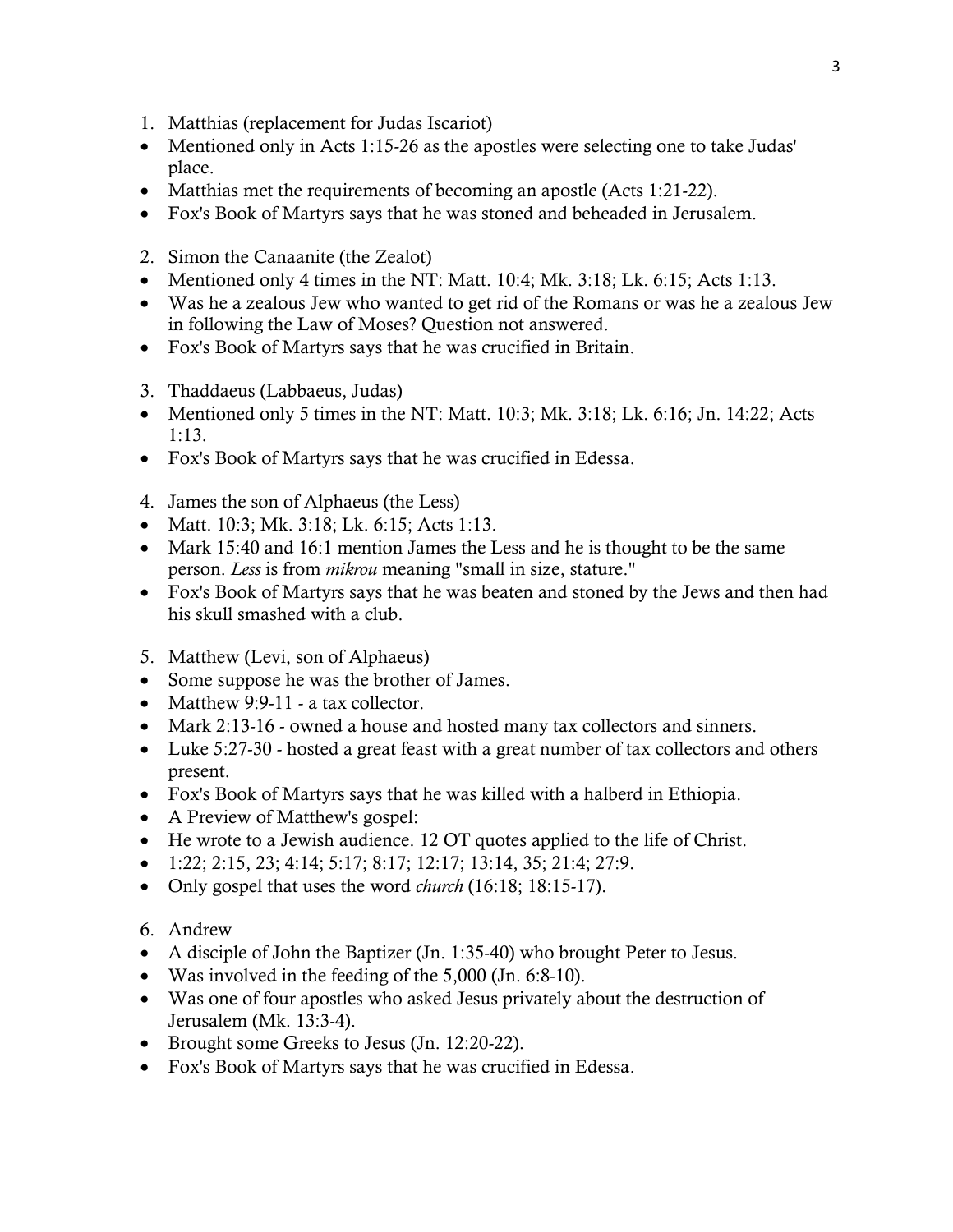- 7. Bartholomew (Nathanael)
- Bartholomew Matt. 10:3; Mk. 3:18; Lk. 6:14; Acts 1:13.
- Nathanael Jn. 1:45-49; 21:2.
- Introduced to Jesus by Philip and was praised by Jesus as having no *guile* (trickery, deceit, subtlety).
- Fox's Book of Martyrs says that he was beaten and crucified in India.
- 8. Thomas (Didymus)
- Matt. 10:3; Mk. 3:18; Lk. 6:15; Acts 1:13.
- Only John refers to him as Didymus (twin) Jn. 11:16; 20:24; 21:2.
- Expressed a willingness to die with Jesus (Jn. 11:7-8, 14-16).
- Asked Jesus as question (Jn. 14:5).
- Wanted the proof from Jesus that He had been raised from the dead (Jn. 20:24-29).
- Fox's Book of Martyrs says that he was thrust through with a spear in India.

### 9. Philip

- Matt. 10:3; Mk. 3:18; Lk. 6:14; Acts 1:13.
- John 1:43-48 Brought Nathanael (Bartholomew) to Jesus.
- He was *tested* by Jesus (Jn. 6:5-7).
- Mentioned in Jn. 12:20-22.
- Asked to see the Father (Jn. 14:7-11).

### 10. James, son of Zebedee

- Mentioned 20 times in the NT (Matt. 4:21; 10:2; Mk. 3:17; Lk. 5:10; 6:14; Acts 1:13).
- He was one of the *inner circle* of friends that Jesus had:
	- 1. Matt. 17:1; Mk. 9:2; Lk. 9:28 witnessed the transfiguration.
	- 2. Mk. 5:37; Lk. 8:51 witnessed the resurrecting of Jairus' daughter.
	- 3. Matt. 20:20-28; Mk. 10:35-45 wanted a special place in Christ's glory.
	- 4. Mk. 13:3-4 was one of four who asked Jesus privately about the destruction of Jerusalem.
	- 5. Mk. 14:33 was with Peter and John when Jesus went to pray.
	- 6. Lk. 9:51-56 wanted to call down fire from heaven to destroy a village of Samaritans who rejected Jesus.
- He was martyred by Herod the King (Acts 12:2).

### 11. Judas Iscariot

- Mentioned 22 times in the NT (Matt. 10:4; Mk. 3:19; Lk. 6:16). Listed last each time. Every time he is mentioned it is noted that he was the one who would betray Jesus.
- Psalm 41:9 and Zechariah 11:12-13 are prophecies of the betrayal of Jesus and price Judas received. Acts 1:15-19 connects the writing of David to the fulfillment with Jesus and Judas.
- Why did Judas betray Jesus? Was is because he had no choice in the matter? Was there something in his character that led him to his decision?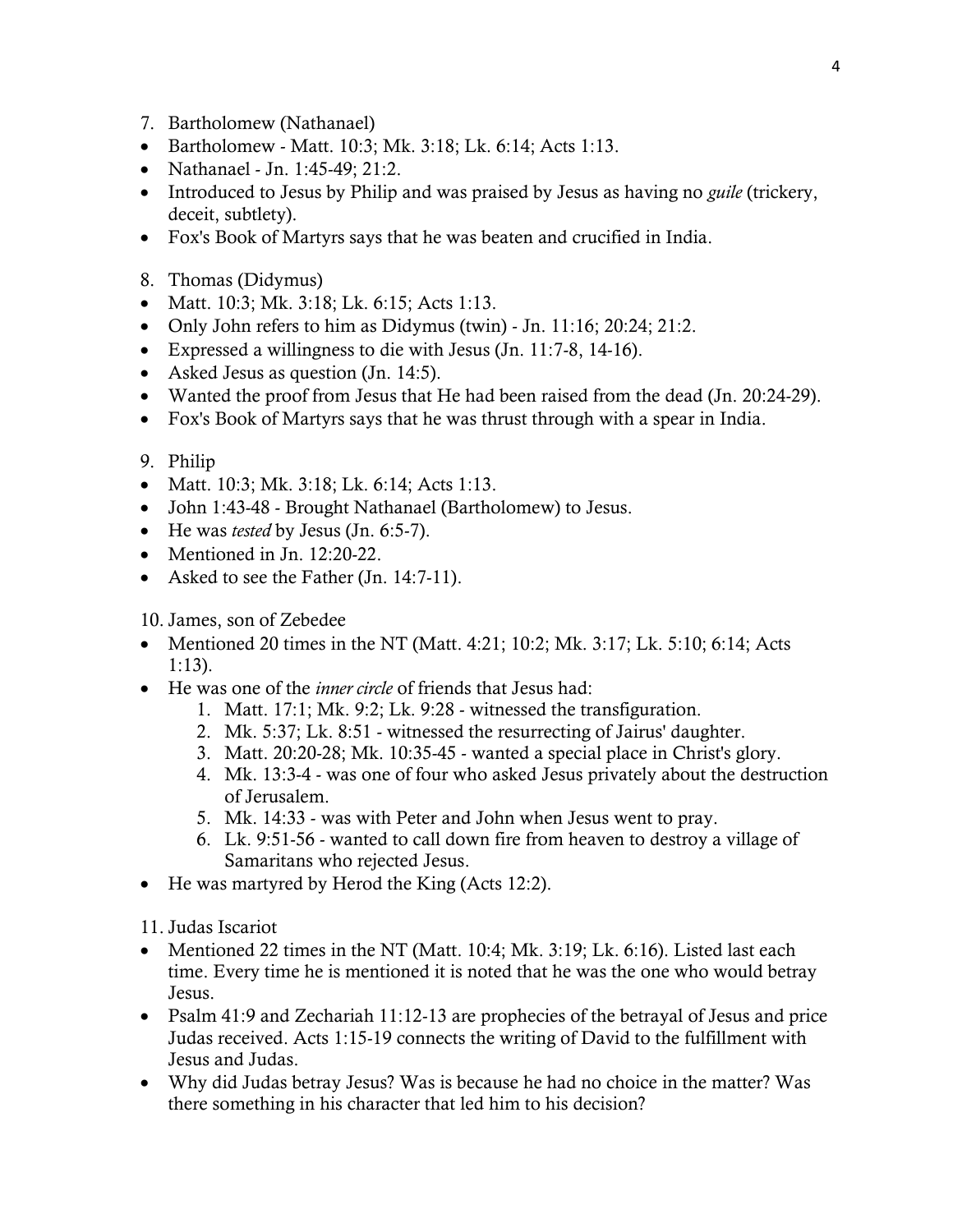- John 13:18-20 shows that Jesus knew who it would be. Jesus quotes Psalm 41:9 in this text.
- John 12:1-6 reveals the character of Judas.
- Matt. 26:14-16; Mk. 14:10-11; Lk. 22:3-6 all reveal that Judas was seeking an opportunity to betray Jesus for the money he was paid.
- Acts 1:16-17 states that Judas *obtained part in this ministry* with the other apostles. Some believe that he was singled out as the betrayer and had no choice in the matter. The Biblical text reveals otherwise.
- Acts 1:25 shows that Judas *by transgression fell, that he might go to his own place*.

12. John, son of Zebedee

- Mentioned 35 times in the NT.
- In Luke 9:49-56 we find John in two similar situations. It appears from these verses that John wanted to handle things quickly and permanently!
- He was the disciple whom Jesus loved  $(In. 13:23; 19:25-27; 20:2; 21:7, 20-25).$
- We find John and Peter suffering together in Acts 3-4 for healing a lame man and preaching to the people.
- Peter and John were later sent to Samaria to pass on the gift of the Holy Spirit (Acts 8:14-15).
- Mentioned again in Galatians 2:9 as one who preached specifically to the Jews.
- Wrote 5 books of the NT: John, 1st, 2nd, 3rd John and Revelation.
- Gospel of John Purpose John 20:30-31. John recorded 7 *signs* that Jesus performed to prove that He was the Son of God (5:36).
- 1 John was written to reassure the recipients of their salvation (*know* used 38 times) and to remind them of God's love for them and their love for one another (*love* used 51 times).
- 2 John was written to *the elect lady and her children*. Whether a specific lady in the church, or the church itself is debated. It was written to encourage them to abide in the doctrine of Christ.
- 3 John was written to *Gaius* to encourage him to imitate what was good.
- Revelation was written to the seven churches in Asia (2-3) to encourage them to overcome the trials they were experiencing at the hands of Roman persecution. 17:14 is the "key verse."

13. Peter (Simon Peter, Cephas)

- Mentioned 212 times in the NT.
- Cephas 6 times in the NT (Jn. 1:42; 1 Cor. 1:12; 3:22; 9:5; 15:5; Gal. 2:9). A Syriac name meaning *rock*.
- Simon 44 times in the NT. A Greek name meaning *hearing*.
- Peter 162 times in the NT. A Greek name meaning *rock* or *stone*.

Peter mentioned in Matthew:

- He was married Matt. 8:14-15; Mk. 1:29-31; Lk. 4:38-39.
- Called by Jesus Matthew 10:2; Mk. 3:13; Lk. 6:14. Mentioned first every time.
- Walked on water to meet Jesus Matt. 14:22-33.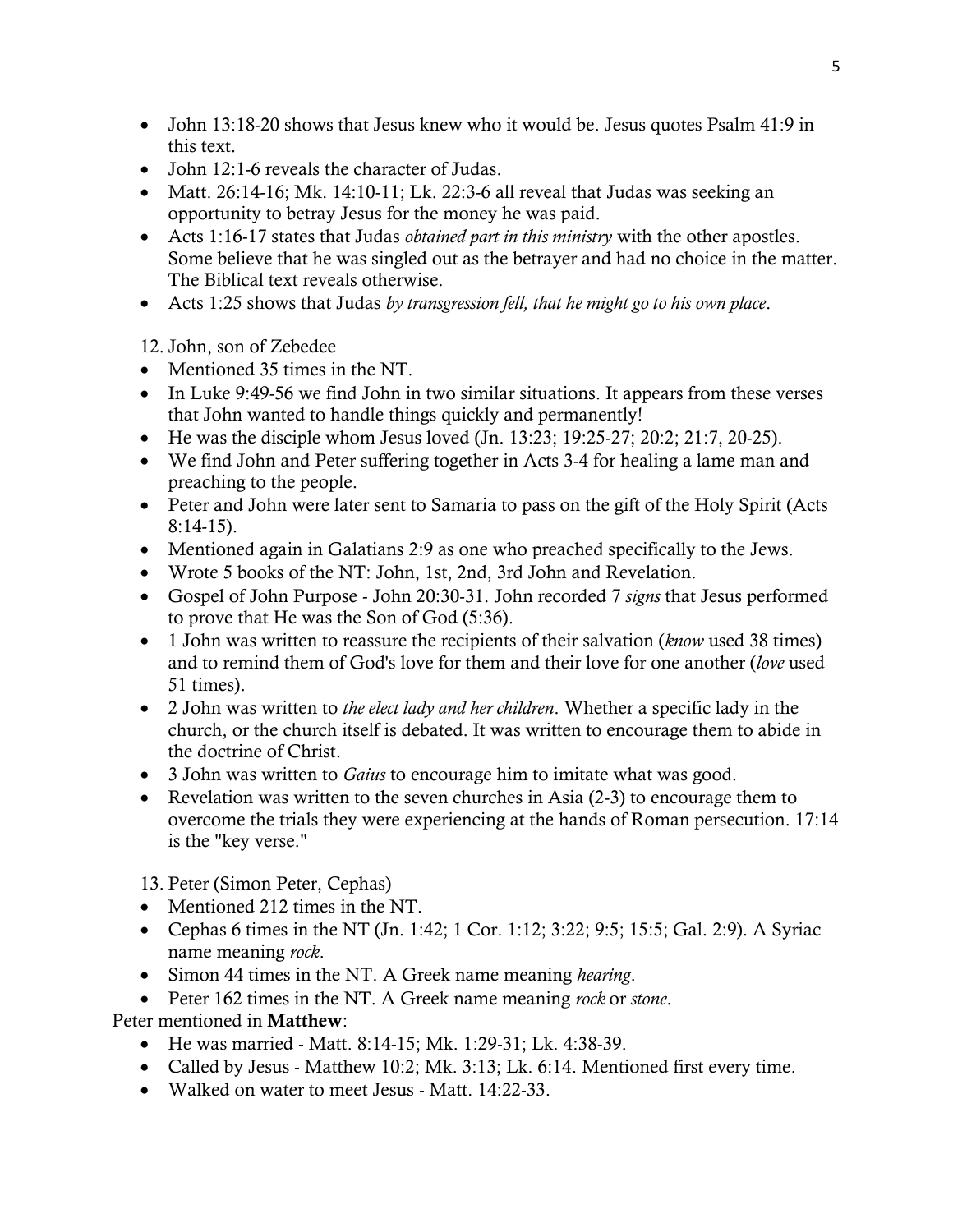- Asked for an explanation of a parable Matt. 15:15-20.
- Confessed the divine nature of Christ Matt. 16:13-20; Mk. 8:27-30; Lk. 9:18-20.
- Rebuked Jesus for speaking of His death Matt. 16:21-23; Mk. 8:31-33.
- Witnessed the Transfiguration Matt. 17:1-13; Mk. 9:2-8; Lk. 9:28-36.
- Questioned by tax collectors Matt. 17:24-27.
- Asked Jesus about forgiveness Matt. 18:21-35.
- Asked Jesus about reward Matt. 19:23-30; Mk. 10:28-31; Lk. 18:28-30.
- Vowed he would not deny Jesus Matt. 26:31-35; Mk. 14:27-31; Lk. 22:31-34; Jn. 13:36-38.
- In the garden with Jesus Matt. 26:36-46; Mk. 14:32-42.
- Cut off Malchus' ear Matt. 26:47-54; Mk. 14:46-47; Lk. 22:49-51; Jn. 18:10-11.
- Followed Jesus after His arrest Matt. 26:58; Mk. 14:54; Lk. 22:54.
- Denies knowing Jesus Matt. 26:69-75; Mk. 14:66-72; Lk. 22:54-62; Jn. 18:15-27.

Peter mentioned in Mark:

- Witnessed the raising of a dead girl Mk. 5:21-24, 35-43; Matt. 9:18-26 (names not mentioned); Lk. 8:40-56.
- Asked Jesus about the fig tree Mk. 11:20-24.
- Asked Jesus privately about destruction of Jerusalem Mk. 13:3.
- Name singled out for being told that Jesus was raised Mk. 16:6-7.

Peter mentioned in Luke:

- Worshiped Jesus at the great catch of fish Lk. 5:5-8.
- Asked Jesus about a parable Lk. 12:41.
- Sent with John to prepare the Passover Lk. 22:7-13; Matt. 26:17-19; Mk. 14:12-16 (no names mentioned by Matthew or Mark).
- Ran to the tomb after hearing from the women that Jesus was gone Lk. 24:1-14; Jn. 20:3-6.

Peter mentioned in John:

- From Bethsaida Jn. 1:44. On NE shore of the Sea of Galilee.
- Confessed Christ Jn. 6:66-69.
- Foot washing incident Jn. 13:2-11.
- Wanted John to ask Jesus a question Jn. 13:23-25.
- Asked Jesus where He was going John 13:36-38.
- Went fishing after the resurrection and ate breakfast with Jesus Jn. 21:1-13.
- Questioned by Jesus Jn. 21:15-19.
- Rebuked by Jesus Jn. 21:20-22.

Peter in Acts:

- Speaks to other apostles about appointing another apostle 1:15-22.
- Pentecost sermon recorded 2:14-38.
- With John healed a lame man 3:1-10.
- Preached on Solomon's porch 3:11-26.
- Arrested with John 4:1-3.
- Spoke to rulers, elders, scribes 4:5-12.
- Reported to brethren what happened 4:23-31.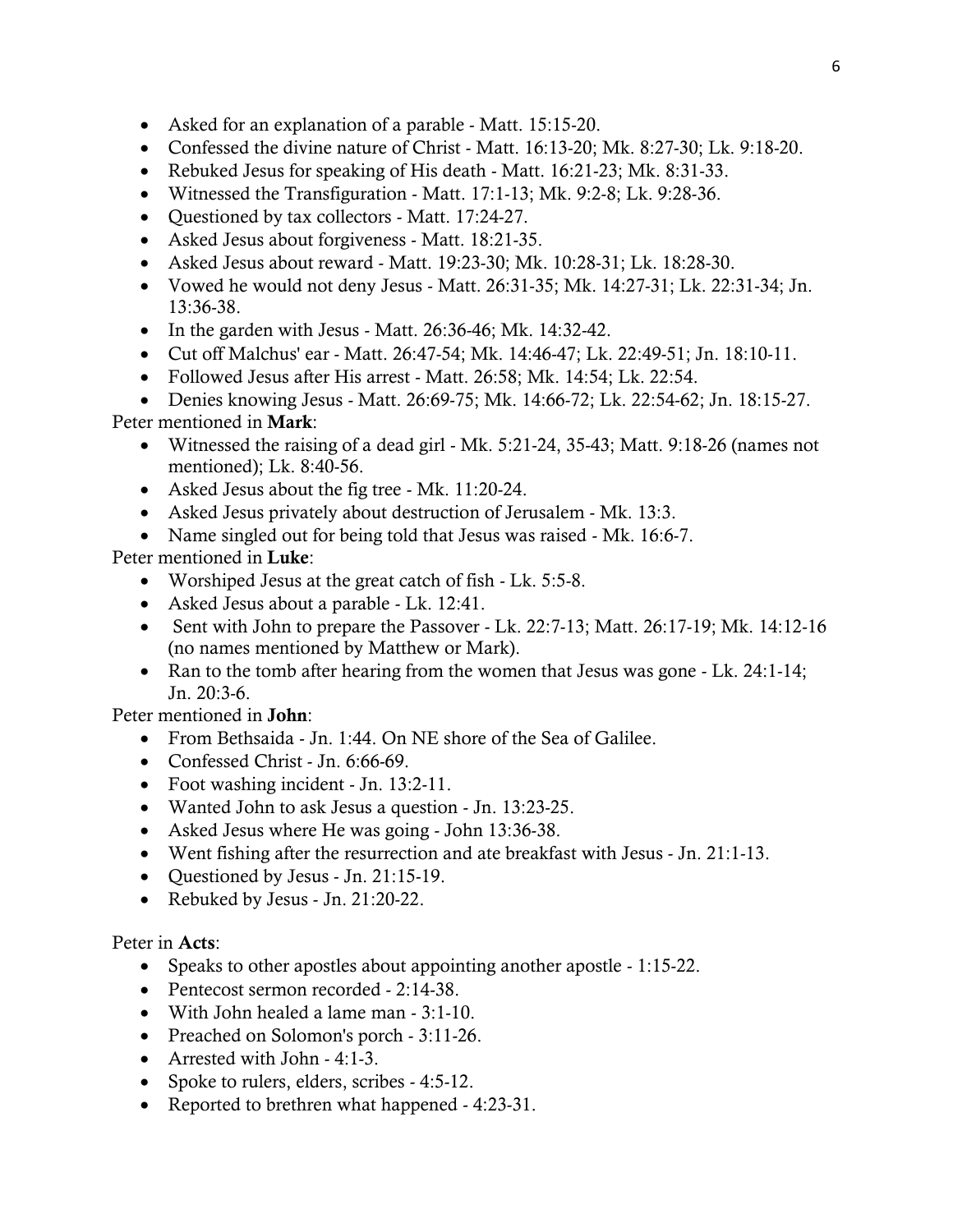- Dealt with Ananias and Sapphira 5:1-11.
- $\bullet$  Healed many 5:12-16.
- Arrested, beaten, released 5:21-42.
- Sent to Samaria with John to pass on the Holy Spirit 8:14-25.
- Healed Aeneas 9:32-35.
- Raised Dorcas 9:36-43.
- Saw a vision and preached to Cornelius' household 10.
- Went to Jerusalem and told what happened 11:1-18.
- Arrested, freed by an angel 12:3-19.
- Spoke to gathering in Jerusalem about circumcision 15:6-21.

Peter after Acts:

- Met Paul three years after his conversion Gal. 1:18.
- Called the *apostle of the circumcision* Gal. 2:7-10.
- Acted like a hypocrite Gal. 2:11-21.
- 1 Peter Written to Christians who were facing persecution (1:6-7). He encourages holy living for them as *strangers* and *pilgrims*. Dealt with domestic responsibilities (3:1-7) and the Christian's reaction to persecution (3:13-4:19). He was an elder in the church at Jerusalem (5:1).
- 2 Peter Written to encourage the persecuted Christians to grow (1:5-11) and not be fooled by false teachers (2:1-3:18).
- Tradition tells us that he was crucified upside-down.

14. Saul (Hebrew) of Tarsus:

- Referred to as Saul 22 times.
- His pedigree Philippians  $3:4-6$ .
- A persecutor of the church 1 Corinthians 15:9; 1 Timothy 1:13.
- Assisted on the martyrdom of Stephen Acts 7:58.
- Made *havoc* (to ruin, treat violently) of the church Acts 8:3.
- Was actively seeking to imprison and murder disciples Acts 9:1-2; 22:4-5; 26:9-11.
- Confronted by Christ near Damascus, was made blind, and did not eat or drink for 3 days – Acts 9:3-9; 22:6-11; 26:12-18.
- Taught and baptized by Ananias Acts 9:10-19; 22:12-16.
- Immediately began preaching Christ Acts 9:20-30; 26:19-23.
- Worked with Barnabas for 1 year in Antioch with the church Acts 11:25-26.
- Traveled with Barnabas to take money to poor Christians in Judea Acts 11:27-30.
- Returned to Antioch with Barnabas after their "ministry" was fulfilled and took John Mark with them – Acts 12:25.

Paul (Roman):

- Referred to as Paul 162 times.
- Name change noted in Acts 13:9. Only referred to as Saul again after this point when he recounts his conversion (Acts 22:7, 13; 26:14).
- Born in Tarsus, brought up in Jerusalem Acts 22:3.
- A free-born Roman citizen Acts 22:25-28.
- Knew the laws of the land and used them Acts 25:9-12.